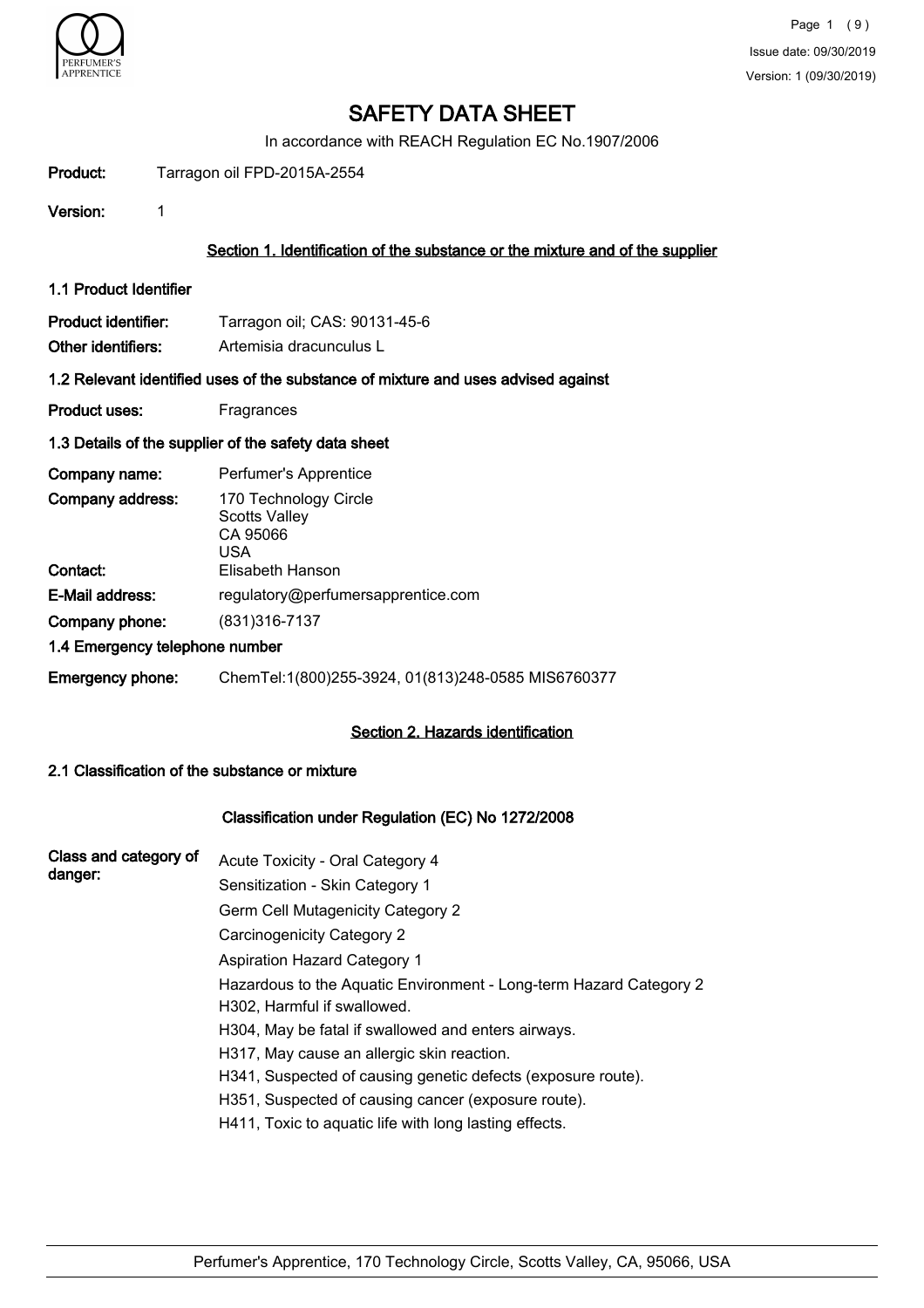

In accordance with REACH Regulation EC No.1907/2006

| Product:                     | Tarragon oil FPD-2015A-2554                                                                                                                                                                                                                                                                                                                                                                                                                                                                                                                                                                                                                                                                                                                                                                                                                                                                                                                                                                                                       |
|------------------------------|-----------------------------------------------------------------------------------------------------------------------------------------------------------------------------------------------------------------------------------------------------------------------------------------------------------------------------------------------------------------------------------------------------------------------------------------------------------------------------------------------------------------------------------------------------------------------------------------------------------------------------------------------------------------------------------------------------------------------------------------------------------------------------------------------------------------------------------------------------------------------------------------------------------------------------------------------------------------------------------------------------------------------------------|
| Version:                     | 1                                                                                                                                                                                                                                                                                                                                                                                                                                                                                                                                                                                                                                                                                                                                                                                                                                                                                                                                                                                                                                 |
| 2.2 Label elements           |                                                                                                                                                                                                                                                                                                                                                                                                                                                                                                                                                                                                                                                                                                                                                                                                                                                                                                                                                                                                                                   |
|                              | Classification under Regulation (EC) No 1272/2008                                                                                                                                                                                                                                                                                                                                                                                                                                                                                                                                                                                                                                                                                                                                                                                                                                                                                                                                                                                 |
| Signal word:                 | Danger                                                                                                                                                                                                                                                                                                                                                                                                                                                                                                                                                                                                                                                                                                                                                                                                                                                                                                                                                                                                                            |
| <b>Hazard statements:</b>    | H302, Harmful if swallowed.<br>H304, May be fatal if swallowed and enters airways.<br>H317, May cause an allergic skin reaction.<br>H341, Suspected of causing genetic defects (exposure route).<br>H351, Suspected of causing cancer (exposure route).<br>H411, Toxic to aquatic life with long lasting effects.                                                                                                                                                                                                                                                                                                                                                                                                                                                                                                                                                                                                                                                                                                                 |
| M factor:                    | None                                                                                                                                                                                                                                                                                                                                                                                                                                                                                                                                                                                                                                                                                                                                                                                                                                                                                                                                                                                                                              |
| Supplemental<br>Information: | EUH066, Repeated exposure may cause skin dryness or cracking.                                                                                                                                                                                                                                                                                                                                                                                                                                                                                                                                                                                                                                                                                                                                                                                                                                                                                                                                                                     |
| Precautionary<br>statements: | P202, Do not handle until all safety precautions have been read and understood.<br>P261, Avoid breathing vapour or dust.<br>P264, Wash hands and other contacted skin thoroughly after handling.<br>P270, Do not eat, drink or smoke when using this product.<br>P272, Contaminated work clothing should not be allowed out of the workplace.<br>P273, Avoid release to the environment.<br>P280, Wear protective gloves/eye protection/face protection.<br>P301/310, IF SWALLOWED: Immediately call a POISON CENTER or doctor/physician.<br>P302/352, IF ON SKIN: Wash with plenty of soap and water.<br>P308/313, IF exposed or concerned: Get medical advice/attention.<br>P330. Rinse mouth.<br>P331, Do not induce vomiting.<br>P333/313, If skin irritation or rash occurs: Get medical advice/attention.<br>P363, Wash contaminated clothing before reuse.<br>P391, Collect spillage.<br>P405, Store locked up.<br>P501, Dispose of contents/container to approved disposal site, in accordance with local<br>regulations. |
| Pictograms:                  |                                                                                                                                                                                                                                                                                                                                                                                                                                                                                                                                                                                                                                                                                                                                                                                                                                                                                                                                                                                                                                   |
| Other hazards:               | None                                                                                                                                                                                                                                                                                                                                                                                                                                                                                                                                                                                                                                                                                                                                                                                                                                                                                                                                                                                                                              |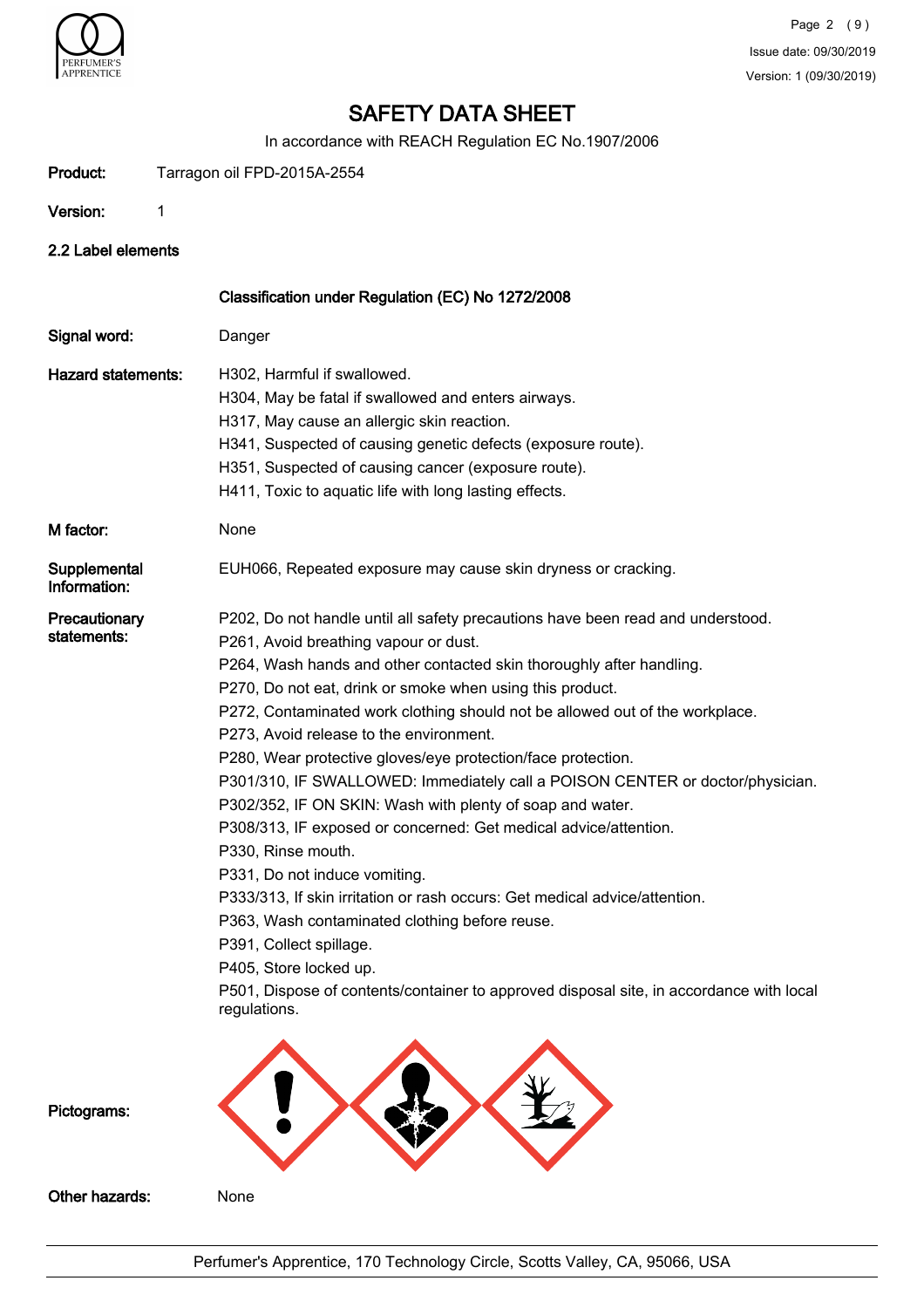

In accordance with REACH Regulation EC No.1907/2006

Product: Tarragon oil FPD-2015A-2554

Version: 1

### Section 3. Composition / information on ingredients

### 3.1 Substances

Product identifier: Tarragon oil; CAS: 90131-45-6

### Contains:

| <b>Name</b>         | <b>CAS</b> | EC.       | <b>REACH Registration</b><br>No. | %      | <b>Classification for</b><br>(CLP) 1272/2008                               |
|---------------------|------------|-----------|----------------------------------|--------|----------------------------------------------------------------------------|
| Estragole           | 140-67-0   | 205-427-8 |                                  | 80.00% | <b>ATO 4-SS 1B-MUT 2-</b><br>ICAR 2:H302-H317-<br>IH341-H351.-             |
| ll-Limonene         | 5989-54-8  | 227-815-6 |                                  | 3.00%  | IFL 3-SCI 2-SS 1B-AH<br>1-EH A1-EH C1:H226-<br>lH304-H315-H317-<br>IH410.- |
| lp-Mentha-1,4-diene | 199-85-4   | 202-794-6 |                                  | 2.00%  | FL 3-AH 1:H226-H304.-                                                      |
| Terpinolene         | 586-62-9   | 209-578-0 |                                  | 0.10%  | ISS 1B-AH 1-EH A1-EH<br>IC1:H304-H317-H410.-                               |
| lalpha-Pinene       | 80-56-8    | 201-291-9 |                                  | 0.10%  | IFL 3-SCI 2-SS 1B-AH<br>1-EH A1-EH C1:H226-<br>lH304-H315-H317-<br>H410.-  |
| Ibeta-Pinene        | 127-91-3   | 204-872-5 |                                  | 0.10%  | FL 3-SCI 2-SS 1B-AH<br>1-EH A1-EH C1:H226-<br>H304-H315-H317-<br>H410.-    |

### Section 4. First-aid measures

# 4.1 Description of first aid measures

IF SWALLOWED: Immediately call a POISON CENTER or doctor/physician.

IF ON SKIN: Wash with plenty of soap and water.

IF exposed or concerned: Get medical advice/attention.

# 4.2 Most important symptoms and effects, both acute and delayed

Harmful if swallowed.

May be fatal if swallowed and enters airways.

May cause an allergic skin reaction.

Suspected of causing genetic defects (exposure route).

Suspected of causing cancer (exposure route).

# 4.3 Indication of any immediate medical attention and special treatment needed

None expected, see Section 4.1 for further information.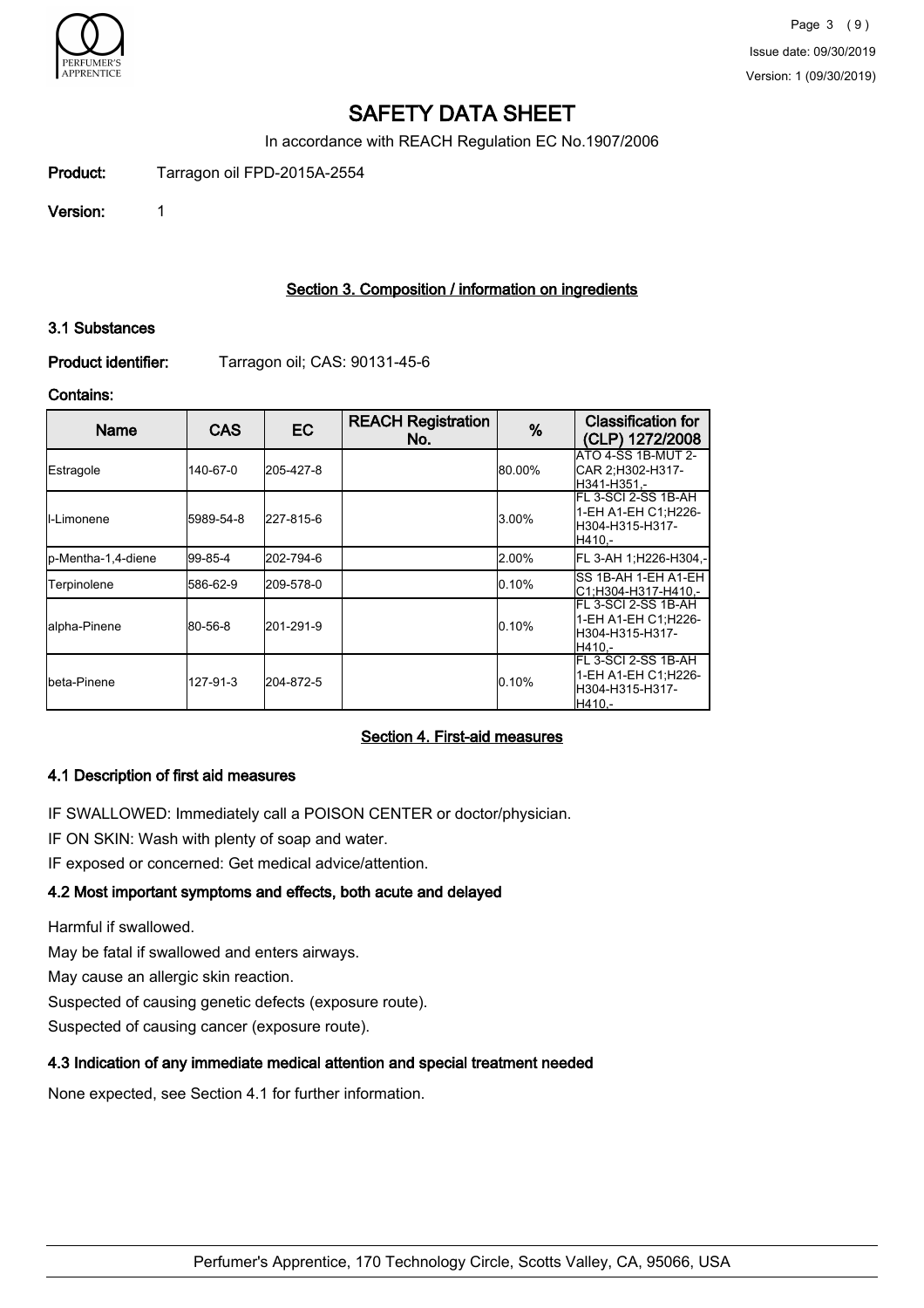

In accordance with REACH Regulation EC No.1907/2006

Product: Tarragon oil FPD-2015A-2554

Version: 1

# SECTION 5: Firefighting measures

### 5.1 Extinguishing media

Suitable media: Carbon dioxide, Dry chemical, Foam.

### 5.2 Special hazards arising from the substance or mixture

In case of fire, may be liberated: Carbon monoxide, Unidentified organic compounds.

### 5.3 Advice for fire fighters:

In case of insufficient ventilation, wear suitable respiratory equipment.

### Section 6. Accidental release measures

### 6.1 Personal precautions, protective equipment and emergency procedures:

Avoid inhalation. Avoid contact with skin and eyes. See protective measures under Section 7 and 8.

### 6.2 Environmental precautions:

Keep away from drains, surface and ground water, and soil.

### 6.3 Methods and material for containment and cleaning up:

Remove ignition sources. Provide adequate ventilation. Avoid excessive inhalation of vapours. Contain spillage immediately by use of sand or inert powder. Dispose of according to local regulations.

### 6.4 Reference to other sections:

Also refer to sections 8 and 13.

### Section 7. Handling and storage

### 7.1 Precautions for safe handling:

Do not eat, drink or smoke when using this product.

### 7.2 Conditions for safe storage, including any incompatibilities:

Store in a well-ventilated place. Keep container tightly closed. Keep cool. Ground/bond container and receiving equipment. Use explosion-proof electrical, ventilating and lighting equipment. Use only non-sparking tools. Take precautionary measures against static discharge.

### 7.3 Specific end use(s):

Fragrances: Use in accordance with good manufacturing and industrial hygiene practices.

### Section 8. Exposure controls/personal protection

### 8.1 Control parameters

Workplace exposure limits: Not Applicable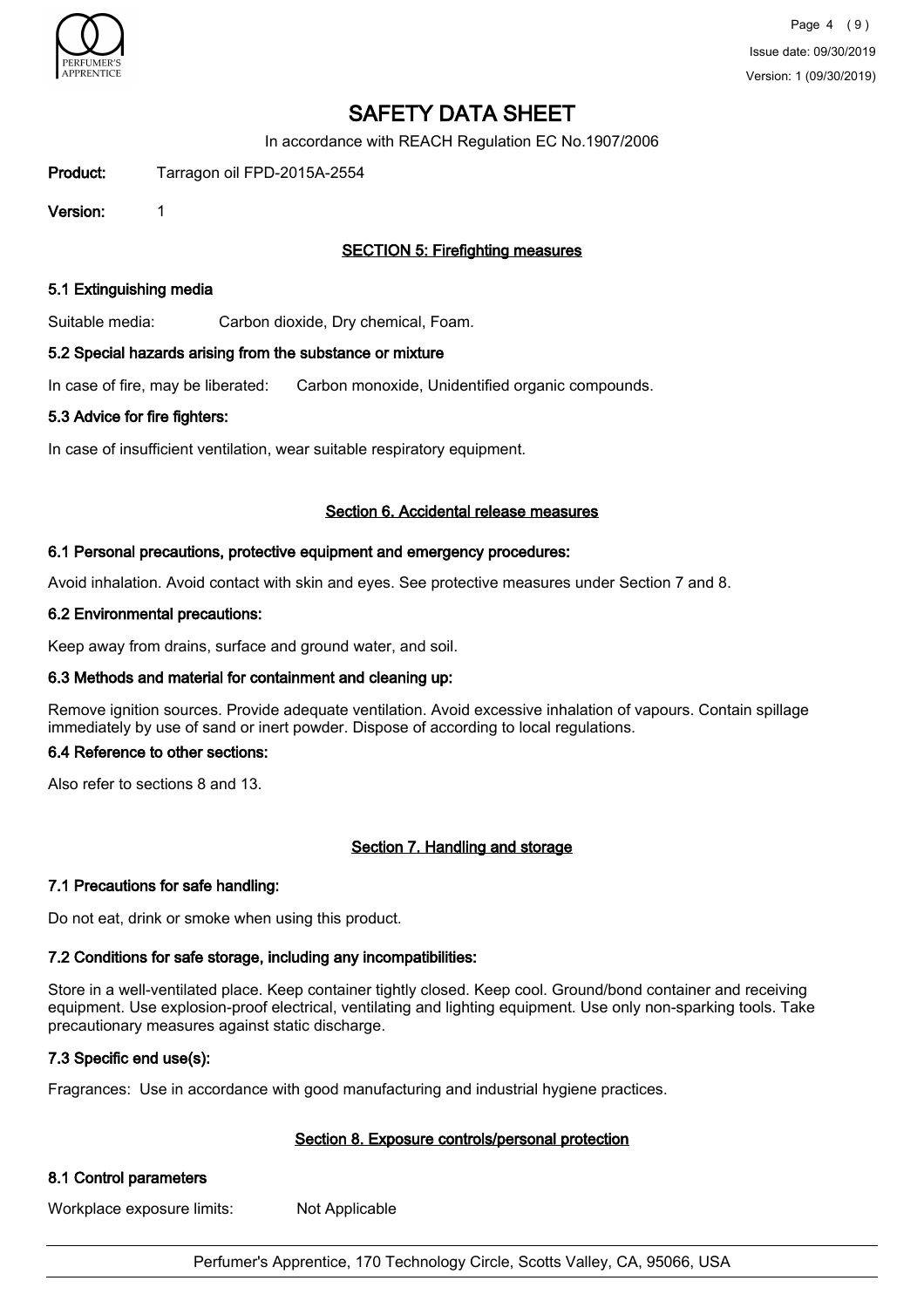

In accordance with REACH Regulation EC No.1907/2006

Product: Tarragon oil FPD-2015A-2554

Version: 1

8.2 Exposure Controls

### Eye / Skin Protection

Wear protective gloves/eye protection/face protection

### Respiratory Protection

Under normal conditions of use and where adequate ventilation is available to prevent build up of excessive vapour, this material should not require special engineering controls. However, in conditions of high or prolonged use, or high temperature or other conditions which increase exposure, the following engineering controls can be used to minimise exposure to personnel: a) Increase ventilation of the area with local exhaust ventilation. b) Personnel can use an approved, appropriately fitted respirator with organic vapour cartridge or canisters and particulate filters. c) Use closed systems for transferring and processing this material.

Also refer to Sections 2 and 7.

### Section 9. Physical and chemical properties

### 9.1 Information on basic physical and chemical properties

| Appearance:                                   | Not determined                               |
|-----------------------------------------------|----------------------------------------------|
| Odour:                                        | Not determined                               |
| <b>Odour threshold:</b>                       | Not determined                               |
| pH:                                           | Not determined                               |
| Melting point / freezing point:               | Not determined                               |
| Initial boiling point / range:                | Not determined                               |
| Flash point:                                  | 65 °C                                        |
| <b>Evaporation rate:</b>                      | Not determined                               |
| Flammability (solid, gas):                    | Not determined                               |
| Upper/lower flammability or explosive limits: | Product does not present an explosion hazard |
| Vapour pressure:                              | Not determined                               |
| Vapour density:                               | Not determined                               |
| Relative density:                             | Not determined                               |
| Solubility(ies):                              | Not determined                               |
| Partition coefficient: n-octanol/water:       | Not determined                               |
| Auto-ignition temperature:                    | Not determined                               |
| Decomposition temperature:                    | Not determined                               |
| Viscosity:                                    | Not determined                               |
| <b>Explosive properties:</b>                  | Not expected                                 |
| <b>Oxidising properties:</b>                  | Not expected                                 |
| 9.2 Other information:                        | None available                               |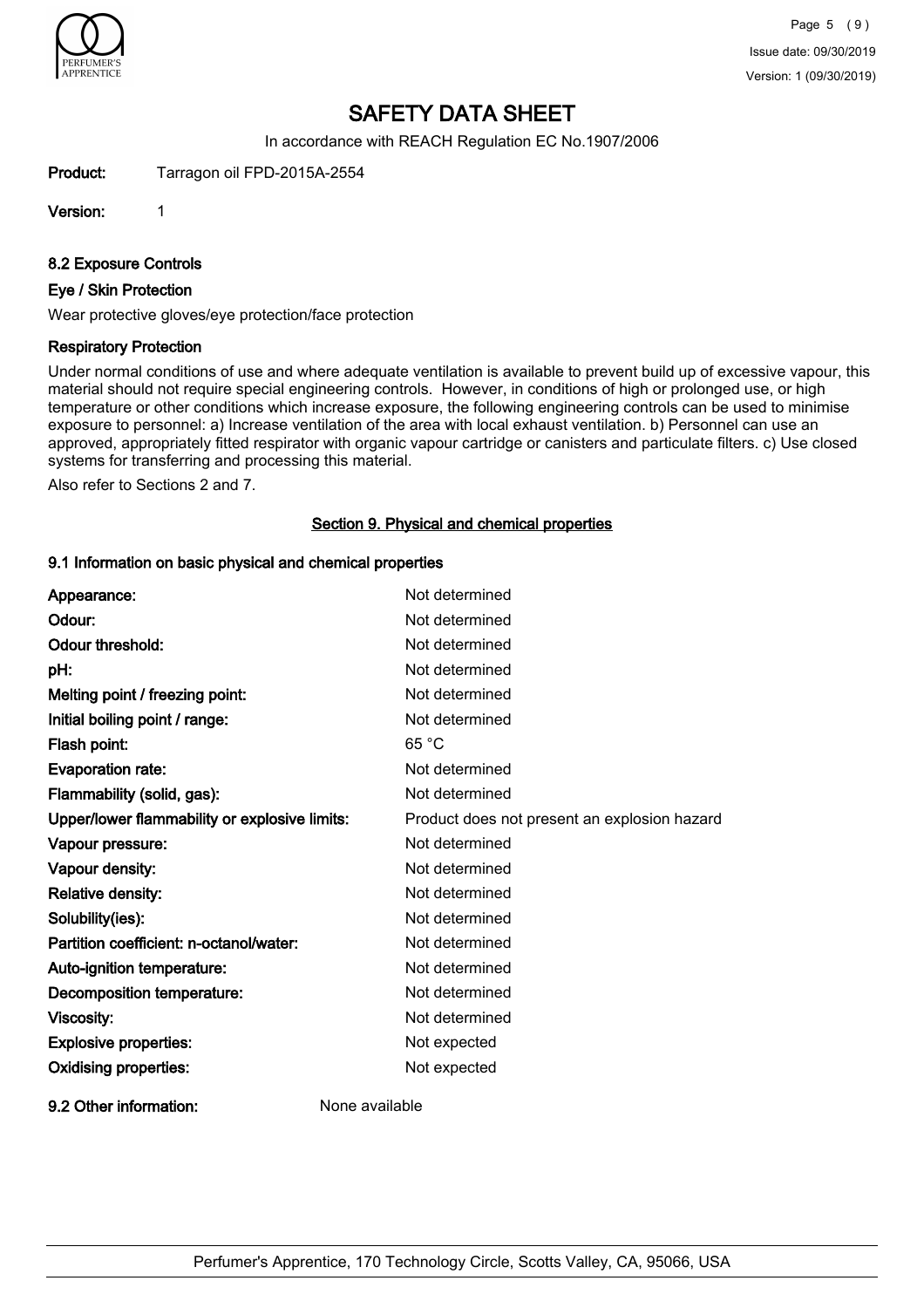

In accordance with REACH Regulation EC No.1907/2006

Product: Tarragon oil FPD-2015A-2554

Version: 1

# Section 10. Stability and reactivity

### 10.1 Reactivity:

Presents no significant reactivity hazard, by itself or in contact with water.

### 10.2 Chemical stability:

Good stability under normal storage conditions.

### 10.3 Possibility of hazardous reactions:

Not expected under normal conditions of use.

### 10.4 Conditions to avoid:

Avoid extreme heat.

### 10.5 Incompatible materials:

Avoid contact with strong acids, alkalis or oxidising agents.

### 10.6 Hazardous decomposition products:

Not expected.

### Section 11. Toxicological information

### 11.1 Information on toxicological effects

| <b>Acute Toxicity:</b>             | Acute Toxicity - Oral Category 4                                 |
|------------------------------------|------------------------------------------------------------------|
| <b>Acute Toxicity Oral</b>         | 1770                                                             |
| <b>Acute Toxicity Dermal</b>       | Not Applicable                                                   |
| <b>Acute Toxicity Inhalation</b>   | Not Available                                                    |
| Skin corrosion/irritation:         | Based on available data the classification criteria are not met. |
| Serious eye damage/irritation:     | Based on available data the classification criteria are not met. |
| Respiratory or skin sensitisation: | Sensitization - Skin Category 1                                  |
| Germ cell mutagenicity:            | Germ Cell Mutagenicity Category 2                                |
| Carcinogenicity:                   | Carcinogenicity Category 2                                       |
| Reproductive toxicity:             | Based on available data the classification criteria are not met. |
| STOT-single exposure:              | Based on available data the classification criteria are not met. |
| STOT-repeated exposure:            | Based on available data the classification criteria are not met. |
| <b>Aspiration hazard:</b>          | <b>Aspiration Hazard Category 1</b>                              |

#### Information about hazardous ingredients in the mixture

| Ingredient | <b>CAS</b> | EC        | LD50/ATE Oral | LD50/ATE<br>Dermal | LC50/ATE<br>Inhalation | LC50 Routel        |
|------------|------------|-----------|---------------|--------------------|------------------------|--------------------|
| Estragole  | 140-67-0   | 205-427-8 | 1230          | Not available      | Not available          | lNot<br>lavailable |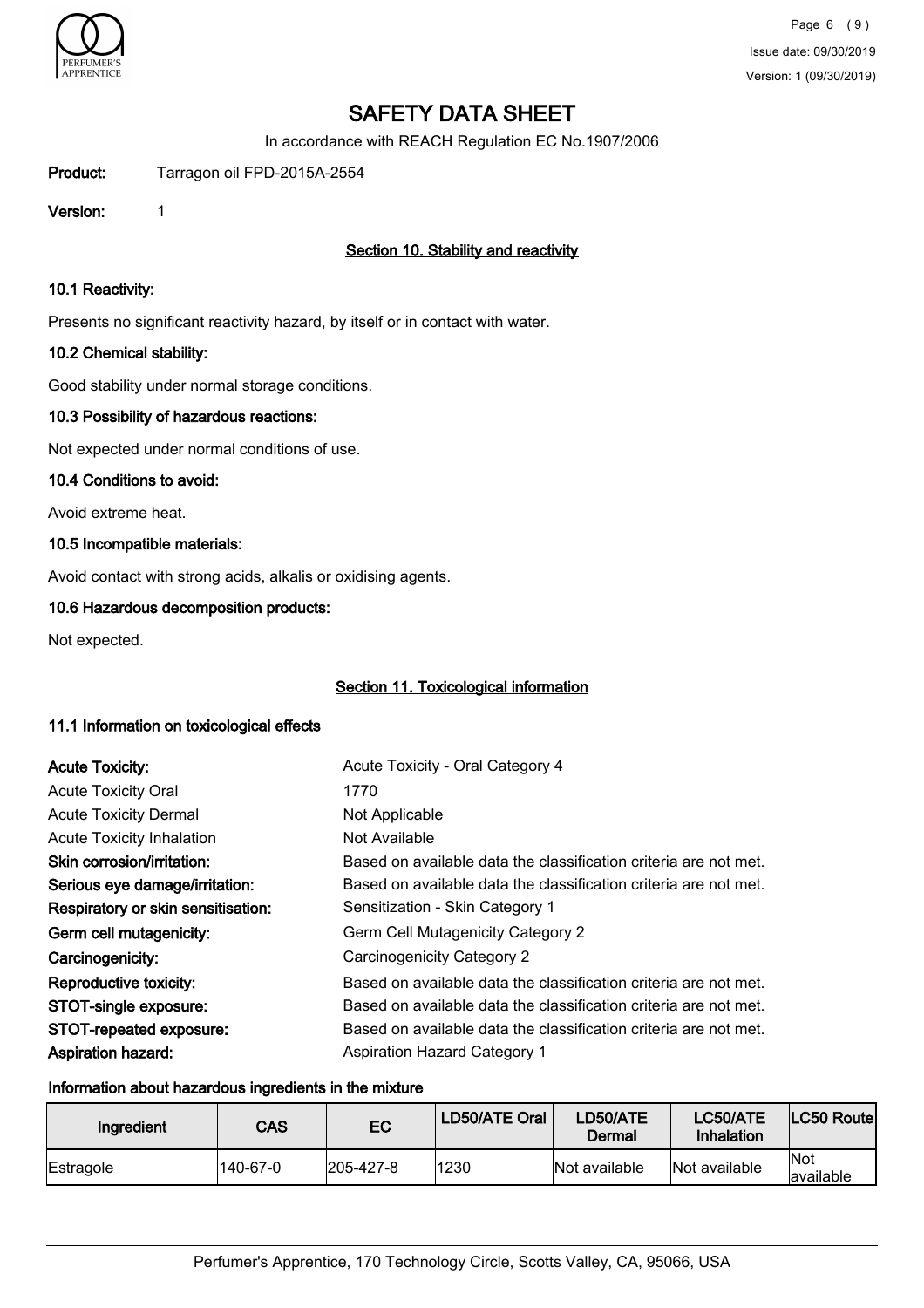

In accordance with REACH Regulation EC No.1907/2006

Product: Tarragon oil FPD-2015A-2554

Version: 1

Refer to Sections 2 and 3 for additional information.

# Section 12. Ecological information

### 12.1 Toxicity:

Toxic to aquatic life with long lasting effects.

- 12.2 Persistence and degradability: Not available
- 12.3 Bioaccumulative potential: Not available

12.4 Mobility in soil: Not available

### 12.5 Results of PBT and vPvB assessment:

This substance does not meet the PBT/vPvB criteria of REACH, annex XIII.

12.6 Other adverse effects: Not available

### Section 13. Disposal considerations

### 13.1 Waste treatment methods:

Dispose of in accordance with local regulations. Avoid disposing into drainage systems and into the environment. Empty containers should be taken to an approved waste handling site for recycling or disposal.

### Section 14. Transport information

| 14.1 UN number:                                                               | UN3082                                                                            |
|-------------------------------------------------------------------------------|-----------------------------------------------------------------------------------|
| 14.2 UN Proper Shipping Name:                                                 | ENVIRONMENTALLY HAZARDOUS SUBSTANCE, LIQUID, N.O.S. (I-<br>Limonene, Terpinolene) |
| 14.3 Transport hazard class(es):                                              | 9                                                                                 |
| Sub Risk:                                                                     |                                                                                   |
| 14.4. Packing Group:                                                          | Ш                                                                                 |
| 14.5 Environmental hazards:                                                   | This is an environmentally hazardous substance.                                   |
| 14.6 Special precautions for user:                                            | None additional                                                                   |
| 14.7 Transport in bulk according to Annex II of MARPOL73/78 and the IBC Code: |                                                                                   |

Not applicable

# Section 15. Regulatory information

### 15.1 Safety, health and environmental regulations/legislation specific for the substance or mixture

RIFM ID Number: 361-E2.12

### 15.2 Chemical Safety Assessment

A Chemical Safety Assessment has not been carried out for this product.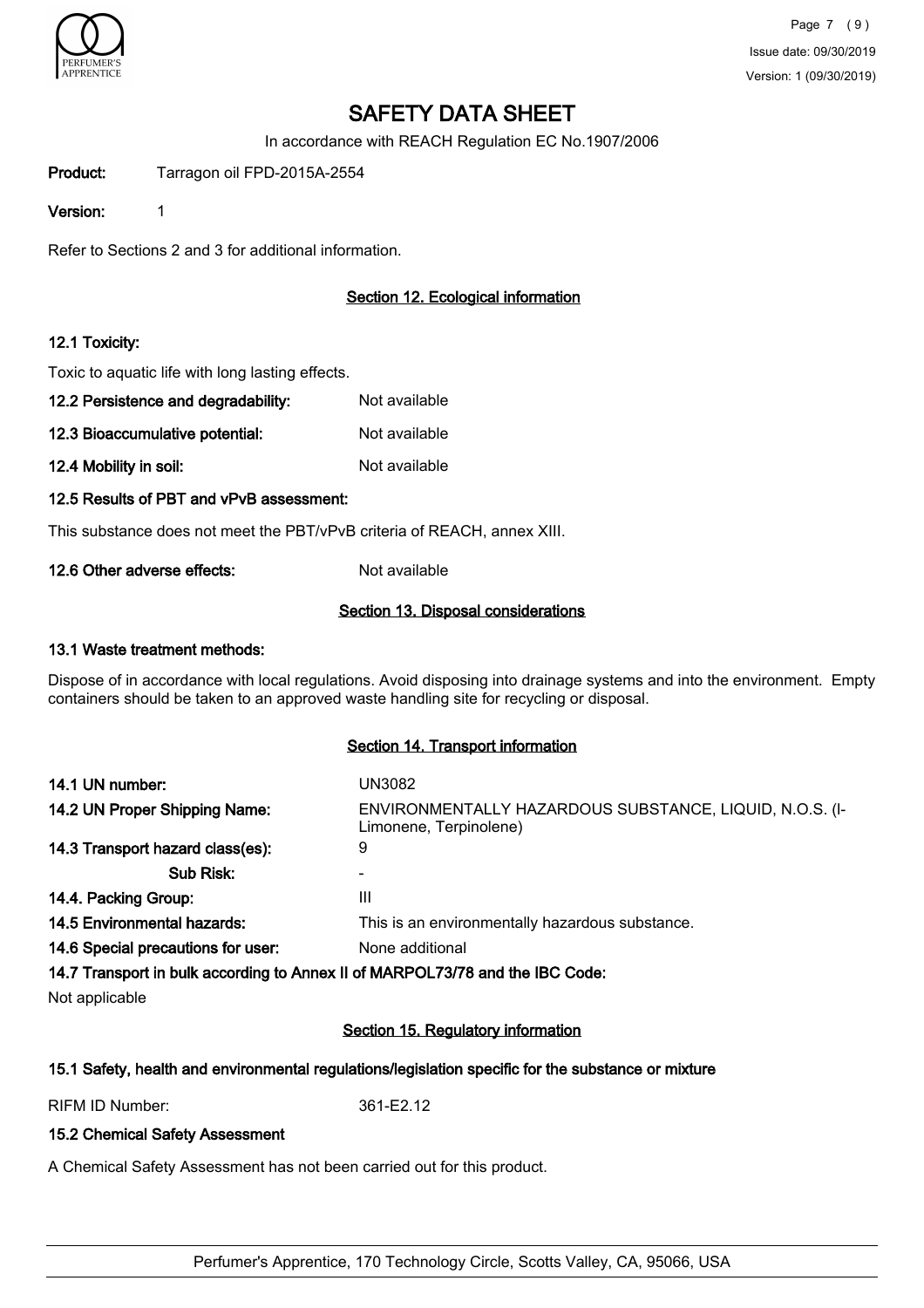

In accordance with REACH Regulation EC No.1907/2006

# Product: Tarragon oil FPD-2015A-2554

Version: 1

# Section 16. Other information

| <b>Concentration % Limits:</b> | EH C2=75.76% EH C3=7.58% SS 1=1.25% MUT 2=1.25% CAR 2=1.25%<br>AH 1=58.82% |
|--------------------------------|----------------------------------------------------------------------------|
| Total Fractional Values:       | EH C2=1.32 EH C3=13.20 SS 1=80.00 MUT 2=80.00 CAR 2=80.00 AH<br>$1 = 1,70$ |
| Key to revisions:              |                                                                            |

Not applicable

# Key to abbreviations:

| Abbreviation     | Meaning                                                                    |
|------------------|----------------------------------------------------------------------------|
| AH 1             | Aspiration Hazard Category 1                                               |
| ATO 4            | Acute Toxicity - Oral Category 4                                           |
| CAR <sub>2</sub> | Carcinogenicity Category 2                                                 |
| EH A1            | Hazardous to the Aquatic Environment - Acute Hazard Category 1             |
| EH C1            | Hazardous to the Aquatic Environment - Long-term Hazard Category 1         |
| FL <sub>3</sub>  | Flammable Liquid, Hazard Category 3                                        |
| H <sub>226</sub> | Flammable liquid and vapour.                                               |
| H302             | Harmful if swallowed.                                                      |
| H304             | May be fatal if swallowed and enters airways.                              |
| H315             | Causes skin irritation.                                                    |
| H317             | May cause an allergic skin reaction.                                       |
| H341             | Suspected of causing genetic defects (exposure route).                     |
| H351             | Suspected of causing cancer (exposure route).                              |
| H410             | Very toxic to aquatic life with long lasting effects.                      |
| MUT <sub>2</sub> | Germ Cell Mutagenicity Category 2                                          |
| P <sub>202</sub> | Do not handle until all safety precautions have been read and understood.  |
| P210             | Keep away from heat, sparks, open flames and hot surfaces. - No smoking.   |
| P233             | Keep container tightly closed.                                             |
| P240             | Ground/bond container and receiving equipment.                             |
| P241             | Use explosion-proof electrical, ventilating and lighting equipment.        |
| P242             | Use only non-sparking tools.                                               |
| P243             | Take precautionary measures against static discharge.                      |
| P <sub>261</sub> | Avoid breathing vapour or dust.                                            |
| P264             | Wash hands and other contacted skin thoroughly after handling.             |
| P270             | Do not eat, drink or smoke when using this product.                        |
| P272             | Contaminated work clothing should not be allowed out of the workplace.     |
| P273             | Avoid release to the environment.                                          |
| P280             | Wear protective gloves/eye protection/face protection.                     |
| P301/310         | IF SWALLOWED: Immediately call a POISON CENTER or doctor/physician.        |
| P301/312         | IF SWALLOWED: call a POISON CENTER or doctor/physician if you feel unwell. |
| P302/352         | IF ON SKIN: Wash with plenty of soap and water.                            |